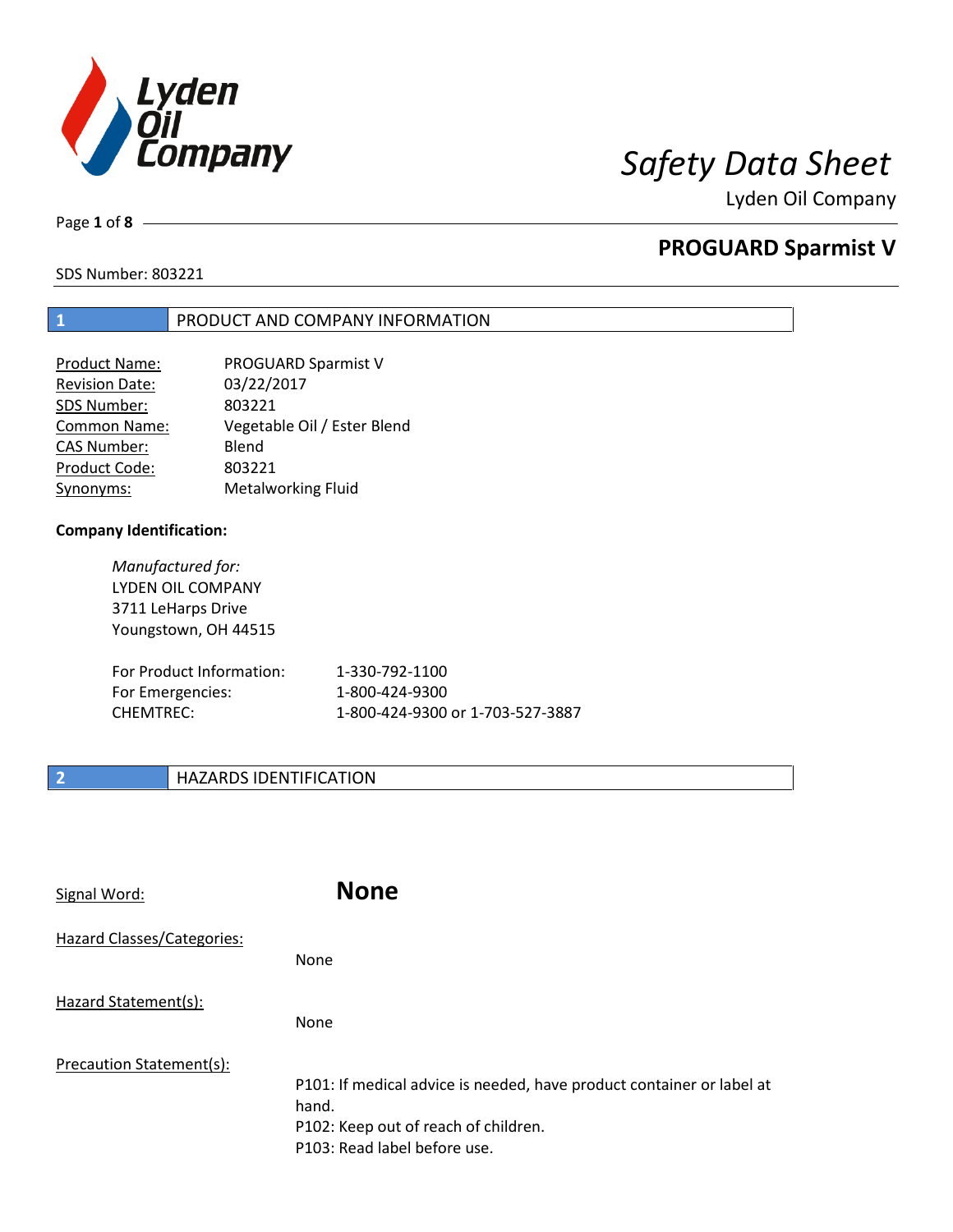

Page **2** of **8**

# **PROGUARD Sparmist V**

SDS Number: 803221

Other Hazard Statement(s):

-NFPA Ratings: Health  $= 1$  $Fire = 1$ Reactivity  $= 0$ 

Repeated exposure may cause skin dryness or cracking.

**3** COMPOSITION / INFORMATION ON INGREDIENTS

Ingredients:

*Mixture of the substances listed below with nonhazardous additions.*

| <b>Chemical Name</b>      | <b>CAS Number</b> | Percentage |
|---------------------------|-------------------|------------|
| Vegetable Oil/Ester Blend | N/A               | >90        |

*\*Any concentration shown as a range is to protect confidentiality or is due to batch variation.*

|  | <b>FIRST AID MEASURES</b><br><b>IVILASURES</b> |  |
|--|------------------------------------------------|--|
|--|------------------------------------------------|--|

### Description of First Aid Measures:

Inhalation:

Remove victim to fresh air and keep at rest in a position comfortable for breathing. If the victim has difficulty breathing or tightness of the chest, is dizzy, vomiting or unresponsive, give oxygen with rescue breathing or CPR as required and transport to the nearest medical facility.

Skin Contact:

Flush skin with water, wash with soap and water. Remove contaminated clothing. Do not reuse clothing until cleaned. If material is injected under the skin, transport to the nearest medical facility for additional treatment.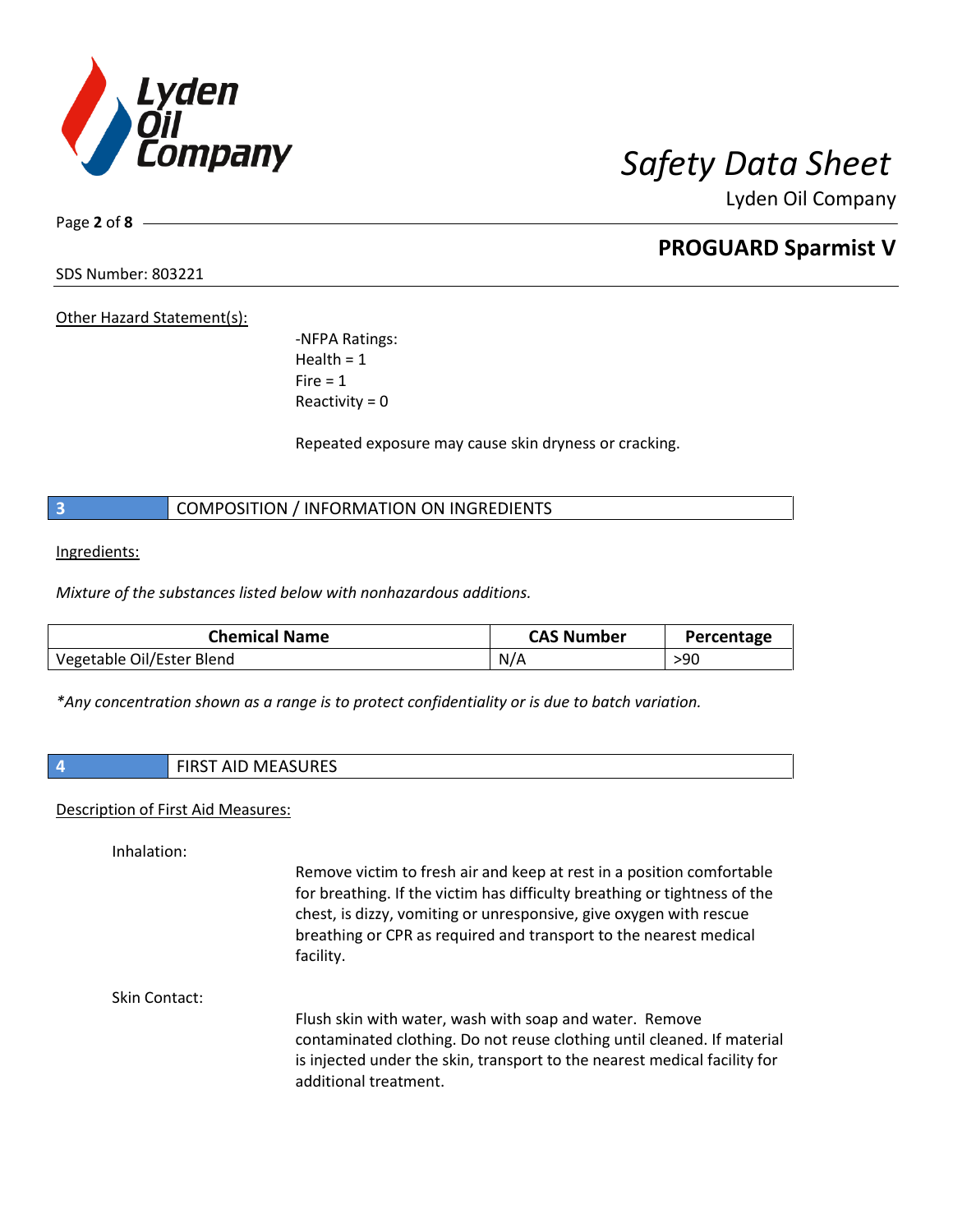

| Page 3 of 8 $-$                               |                        |                                                                                                                                                                                                   |  |
|-----------------------------------------------|------------------------|---------------------------------------------------------------------------------------------------------------------------------------------------------------------------------------------------|--|
| <b>SDS Number: 803221</b>                     |                        | <b>PROGUARD Sparmist V</b>                                                                                                                                                                        |  |
| Eye Contact:                                  |                        | Flush eyes with running water for at least 15 minutes. If redness,<br>blurred vision or irritation persists, transport to nearest medical<br>facility for additional treatment.                   |  |
| Ingestion:                                    |                        | Do NOT induce vomiting and obtain medical attention. Have victim<br>rinse mouth out with water. If vomiting occurs spontaneously, keep<br>head below hips to prevent aspiration.                  |  |
| Symptoms and Effects, both acute and delayed: |                        | No further relevent data available.                                                                                                                                                               |  |
| <b>Recommended Actions:</b>                   |                        | Treat symptomatically. Call a doctor or poison<br>control center for guidance.                                                                                                                    |  |
| 5                                             | FIRE FIGHTING MEASURES |                                                                                                                                                                                                   |  |
| Recommended Fire-Extinguishing Equipment:     |                        | Use dry powder, foam, or carbon dioxide fire<br>extinguishers. Water may be ineffective in fighting<br>an oil fire unless used by experienced fire fighters.                                      |  |
| Possible Hazards During a Fire:               |                        | Hazardous combustion products may include: A<br>complex mixture of airborne solid and liquid<br>particulates and gases (smoke). Carbon monoxide.<br>Unidentified organic and inorganic compounds. |  |
| Recommendations to Firefighters:              |                        | No special measures required.                                                                                                                                                                     |  |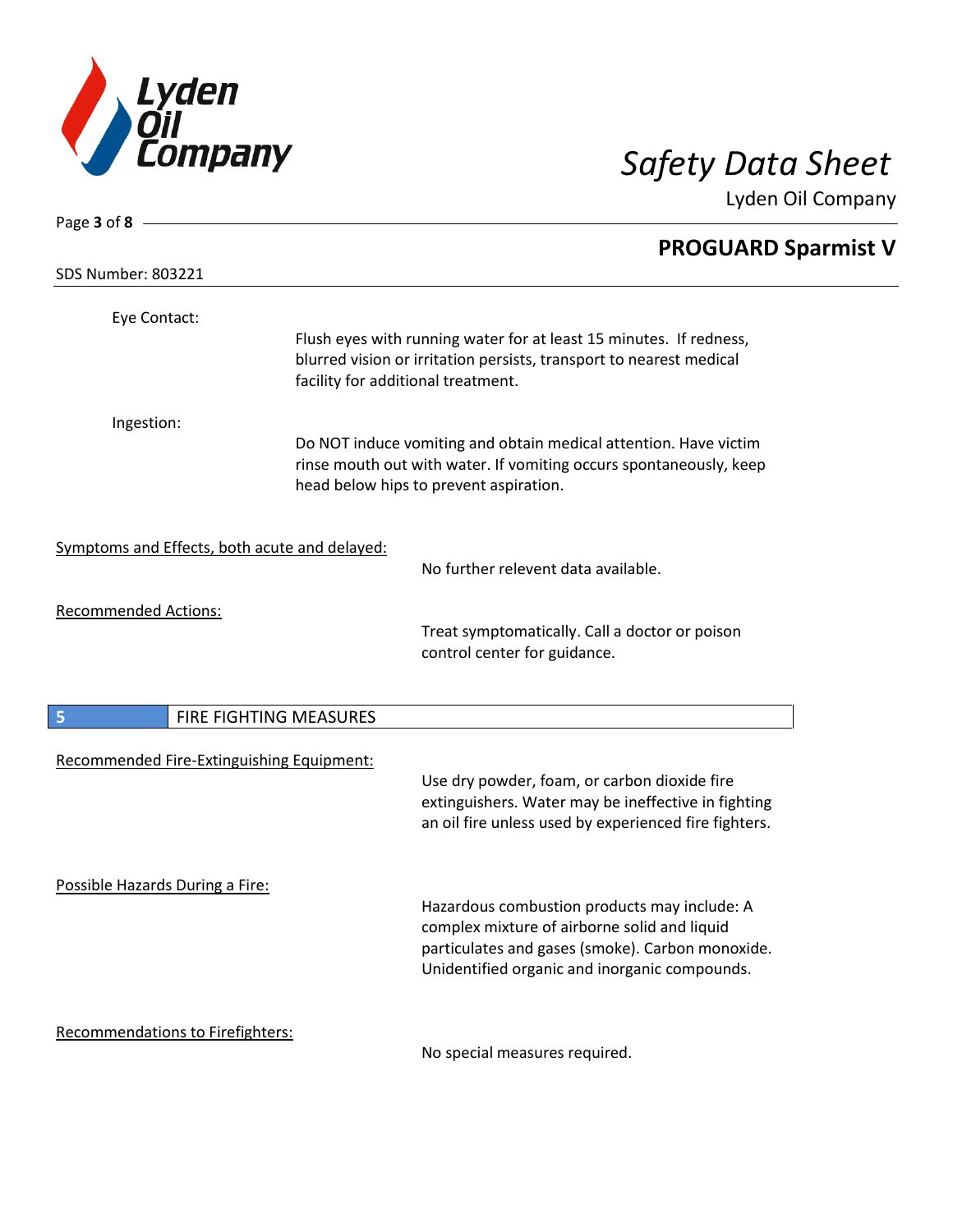

**PROGUARD Sparmist V**

Lyden Oil Company

SDS Number: 803221

Page **4** of **8**

| 6                                 | <b>ACCIDENTAL RELEASE MEASURES</b>      |                                                                                                                                                            |
|-----------------------------------|-----------------------------------------|------------------------------------------------------------------------------------------------------------------------------------------------------------|
| <b>Personal Precautions:</b>      |                                         |                                                                                                                                                            |
|                                   |                                         | Avoid eye contact. Avoid repeated or prolonged<br>skin contact.                                                                                            |
|                                   |                                         | Personal protective equipment must be worn.<br>Avoid contact with skin, eyes or clothing.                                                                  |
| <b>Emergency Procedures:</b>      |                                         | Contain spilled material.                                                                                                                                  |
| <b>Environmental Precautions:</b> |                                         |                                                                                                                                                            |
|                                   |                                         | Do not allow to reach sewage system or any water<br>course.                                                                                                |
|                                   |                                         | Do not allow to enter ground waters.                                                                                                                       |
| <b>Cleanup Procedures:</b>        |                                         | Pick up excess with inert absorbant material.                                                                                                              |
| $\overline{7}$                    | <b>HANDLING AND STORAGE</b>             |                                                                                                                                                            |
| <b>Handling Precautions:</b>      |                                         |                                                                                                                                                            |
|                                   |                                         | Handle with care and avoid spillage on the floor. Do<br>not eat, drink or smoke when using this product.<br>Wash affected areas thoroughly after handling. |
| <b>Storage Requirements:</b>      |                                         |                                                                                                                                                            |
|                                   |                                         | Keep container tightly sealed and stored in a dry,<br>cool place.                                                                                          |
| 8                                 | EXPOSURE CONTROLS / PERSONAL PROTECTION |                                                                                                                                                            |
| <b>Exposure Limits:</b>           | No data available.                      |                                                                                                                                                            |

Engineering Controls:

All ventilation should be designed in accordance with OSHA standard (29 CFR 1910.94).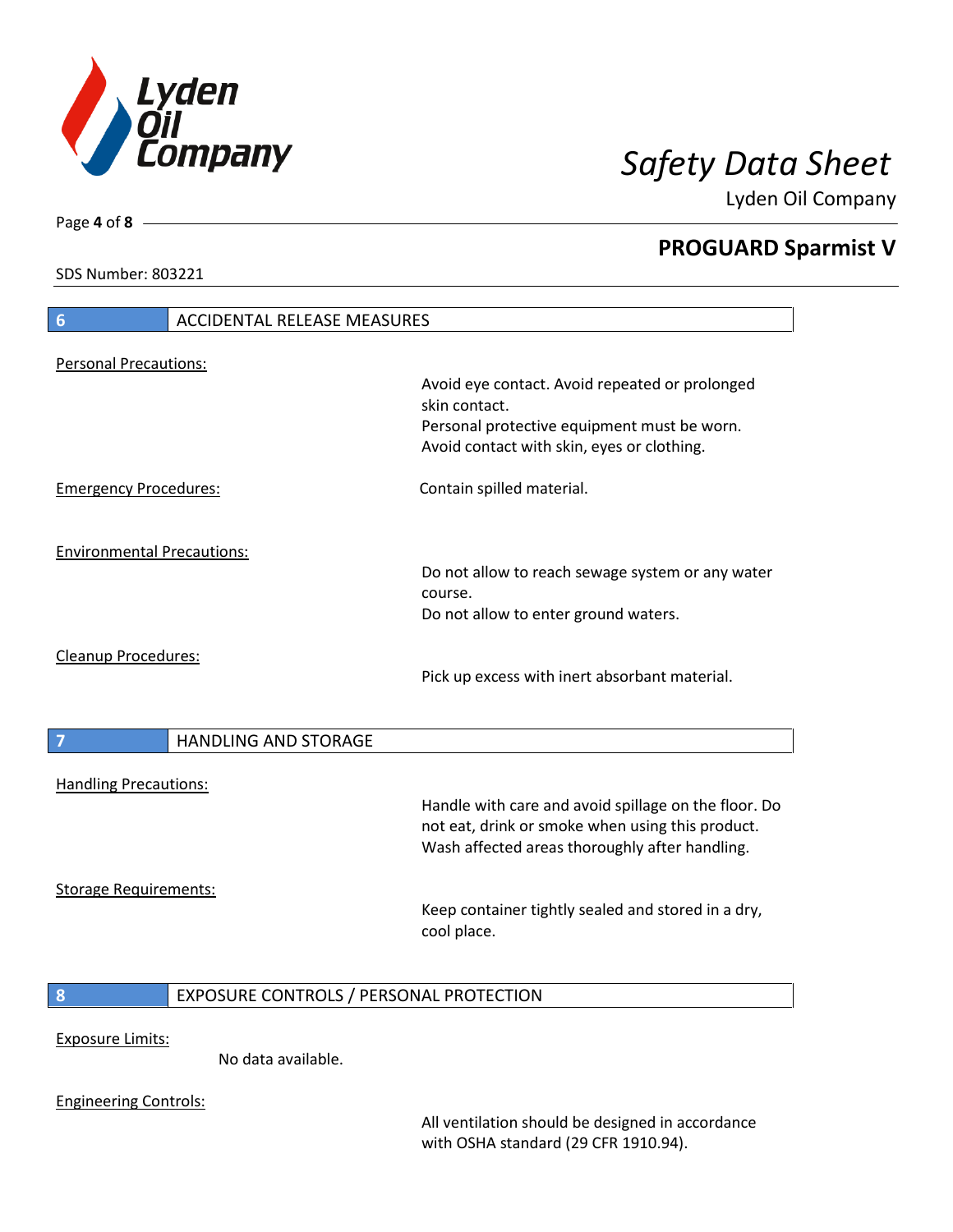

Page **5** of **8**

# **PROGUARD Sparmist V**

## SDS Number: 803221

Personal Protective Equipment:

Keep away from foodstuffs, beverages, and feed. Immediately remove all soiled and contaminated clothing. Wash hands before breaks and at the end of work. Avoid contact with eyes and skin. Use safety glasses and gloves.

## **9 PHYSICAL AND CHEMICAL PROPERTIES**

| Color:                        | Amber                                       |
|-------------------------------|---------------------------------------------|
| <b>Physical State:</b>        | Liquid                                      |
| Odor:                         | Characteristic                              |
| Odor Threshold:               | Data not available                          |
| pH:                           | Data not available                          |
| <b>Melting Point:</b>         | Data not available                          |
| <b>Boiling Point:</b>         | >260° C / >500° F                           |
| <b>Boiling Range:</b>         | Data not available                          |
| Flash Point:                  | >213° C / >415° F                           |
| <b>Evaporation Rate:</b>      | Data not available                          |
| Flammability:                 | Data not available                          |
| Flammability Limits:          | Data not available                          |
| Vapor Pressure:               | Data not available                          |
| Vapor Density:                | Data not available                          |
| <b>Relative Density:</b>      | 0.9086                                      |
| Solubilities:                 | Insoluble in water                          |
| <b>Partition Coefficient:</b> | Data not available                          |
| Auto-Ignition Temperature:    | Data not available                          |
| Decomposition Temperature:    | Data not available                          |
| Viscosity:                    | 27 mm <sup>2</sup> /sec (kinematic at 40°C) |

## **10** STABILITY AND REACTIVITY

Stability:

Stable under normal conditions.

Reactivity:

Not reactive under normal conditions.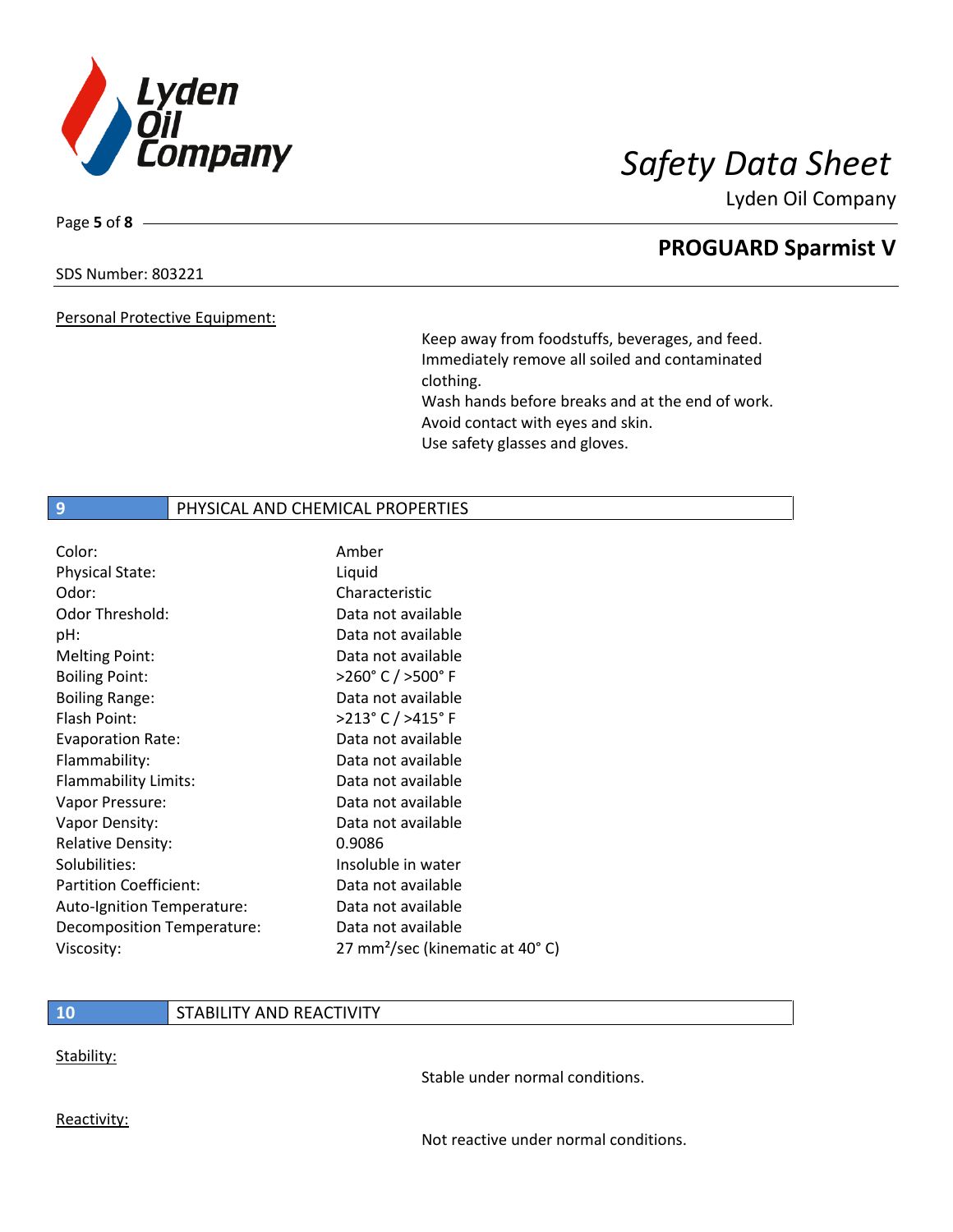

| Page 6 of 8 $-$                        |                                                                         |  |
|----------------------------------------|-------------------------------------------------------------------------|--|
|                                        | <b>PROGUARD Sparmist V</b>                                              |  |
| <b>SDS Number: 803221</b>              |                                                                         |  |
| <b>Conditions to Avoid:</b>            |                                                                         |  |
|                                        | Extreme temperature, sparks, open flame, and<br>direct sunlight.        |  |
| <b>Hazardous Reactions:</b>            | No known hazardous reactions.                                           |  |
|                                        |                                                                         |  |
| Incompatible Materials:                | Strong oxidizers, acids, and bases.                                     |  |
| Decomposition Products:                | Oxides of carbon and phosphorus.                                        |  |
| 11<br><b>TOXICOLOGICAL INFORMATION</b> |                                                                         |  |
|                                        |                                                                         |  |
| Routes of Exposure:                    |                                                                         |  |
|                                        | Skin and eye contact are the primary routes of                          |  |
|                                        | exposure although exposure may occur following<br>accidental ingestion. |  |
| <b>Exposure Effects:</b>               |                                                                         |  |
|                                        | Eye Effects: This mixture can cause irritation,                         |  |
|                                        | redness to the eyes.                                                    |  |
|                                        | Skin Effects: Prolonged and/or repeated skin                            |  |
|                                        | contact may cause irritation/dermatitis.                                |  |
|                                        | Oral Effects: Not harmful if ingested in small                          |  |
|                                        | amounts                                                                 |  |
|                                        | Inhalation Effects: Mists may cause respiratory<br>irritation.          |  |
|                                        | Chronic Health Effects: Not classified as specific                      |  |
|                                        | target organ toxicant.                                                  |  |
| <b>Measures of Toxicity:</b>           |                                                                         |  |
|                                        | No test data available.                                                 |  |
| Carcinogenic/Mutagenic Precautions:    |                                                                         |  |

Non-carcinogenic and not expected to be mutagentic.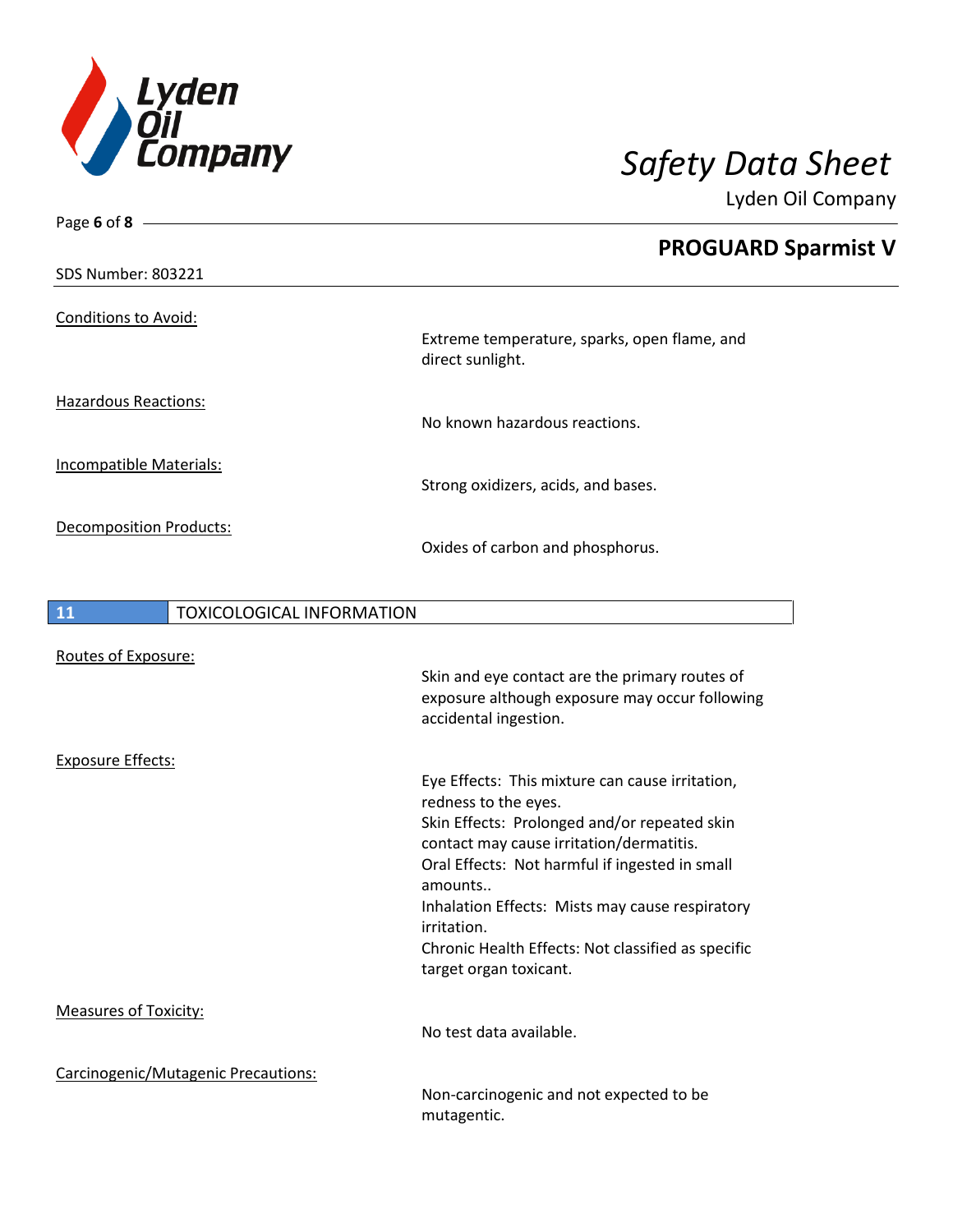

**PROGUARD Sparmist V**

Lyden Oil Company

SDS Number: 803221

Page **7** of **8**

| 12                                                                                         | <b>ECOLOGICAL INFORMATION</b>                                                        |                                                                                             |
|--------------------------------------------------------------------------------------------|--------------------------------------------------------------------------------------|---------------------------------------------------------------------------------------------|
| <b>Ecological Precautions:</b>                                                             |                                                                                      | Avoid exposing to the environment.                                                          |
| <b>Ecological Effects:</b>                                                                 |                                                                                      | No specific environmental or aquatic data available.                                        |
| 13                                                                                         | <b>DISPOSAL CONSIDERATIONS</b>                                                       |                                                                                             |
| Disposal Methods:                                                                          |                                                                                      | Dispose of waste material in accordance with all<br>local, state, and federal requirements. |
| <b>Disposal Containers:</b>                                                                |                                                                                      | Use properly approved container for disposal.                                               |
| <b>Special Precautions:</b>                                                                |                                                                                      | Do not flush to surface waters or drains.                                                   |
| 14                                                                                         | <b>TRANSPORT INFORMATION</b>                                                         |                                                                                             |
| UN Number:<br><b>UN Shipping Name:</b><br><b>Transport Hazard Class:</b><br>Packing Group: | Data not available<br>Data not available<br>Data not available<br>Data not available |                                                                                             |
| <b>Environmental Hazards:</b>                                                              |                                                                                      | Data not available                                                                          |
| <b>Bulk Transport Guidance:</b>                                                            |                                                                                      | Data not available                                                                          |
| <b>Special Precautions:</b>                                                                |                                                                                      |                                                                                             |

Not regulated by DOT.